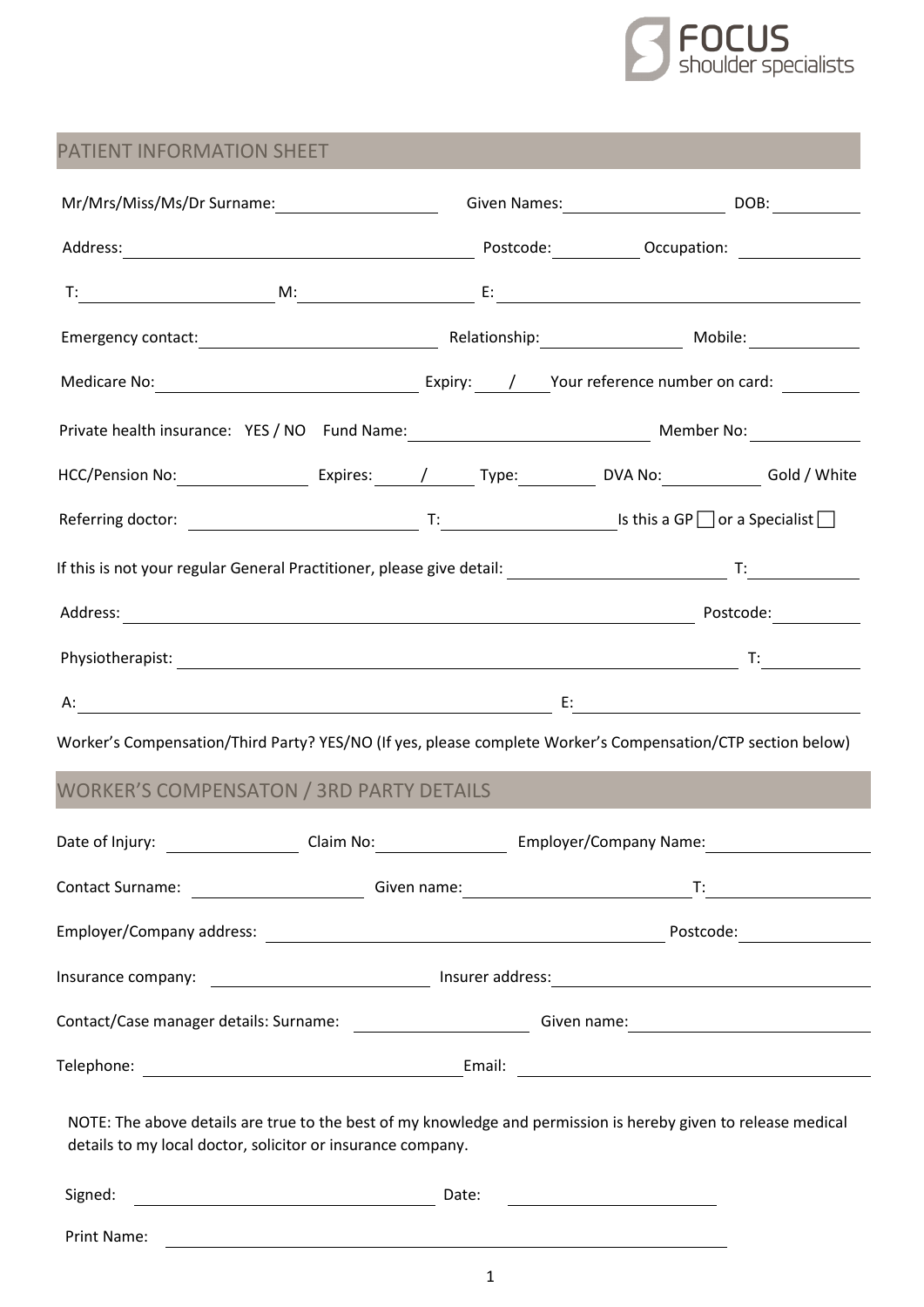

## MEDICAL ALLERGY and SURGICAL HISTORY

| Do you regularly take: Warfarin $\Box$ Plavix $\Box$ Aspirin $\Box$ or other blood thinners $\Box$                                                                                                                                                                                                                                                      |  |  |  |  |  |
|---------------------------------------------------------------------------------------------------------------------------------------------------------------------------------------------------------------------------------------------------------------------------------------------------------------------------------------------------------|--|--|--|--|--|
| Do you regularly take: Herbal medications Yes \[ No \]<br>If so, which ones $\overline{\phantom{a}}$                                                                                                                                                                                                                                                    |  |  |  |  |  |
| Do you regularly take: Pain Medications $\Box$ If so, specify type, quantity and frequency?                                                                                                                                                                                                                                                             |  |  |  |  |  |
| <u> 1989 - Johann Stoff, deutscher Stoffen und der Stoffen und der Stoffen und der Stoffen und der Stoffen und de</u><br>Other current medications experience of the contract of the contract of the contract of the contract of the contract of the contract of the contract of the contract of the contract of the contract of the contract of the co |  |  |  |  |  |
| Do you drink alcohol? No $\Box$ Yes $\Box$                                                                                                                                                                                                                                                                                                              |  |  |  |  |  |
| If yes, how many days per week do you drink? ___________________________________                                                                                                                                                                                                                                                                        |  |  |  |  |  |
| Do you have any allergies to DRUGS? Yes $\Box$ No $\Box$ None known $\Box$<br>If yes, which DRUGS?<br><u> 1980 - John Barnett, fransk politiker (d. 1980)</u>                                                                                                                                                                                           |  |  |  |  |  |
| What allergic reaction to drugs do you have? Rash Shortness of Breath Swelling Anaphylaxis $\Box$                                                                                                                                                                                                                                                       |  |  |  |  |  |
| What else (apart from drugs) are you allergic to (Eg: latex, food, dust mites, cats, dogs)?                                                                                                                                                                                                                                                             |  |  |  |  |  |
| Have you had previous orthopaedic surgery? Yes $\Box$ No $\Box$ (NB: not just on the shoulder or elbow – any type)                                                                                                                                                                                                                                      |  |  |  |  |  |
| Have you ever had complications after surgery? Yes $\Box$ No $\Box$                                                                                                                                                                                                                                                                                     |  |  |  |  |  |
| What type of surgery and when?                                                                                                                                                                                                                                                                                                                          |  |  |  |  |  |
|                                                                                                                                                                                                                                                                                                                                                         |  |  |  |  |  |
| If yes, what were the complications<br><u> 1989 - Johann Stein, marking and de Britain and de Britain and de Britain and de Britain and de Britain and d</u>                                                                                                                                                                                            |  |  |  |  |  |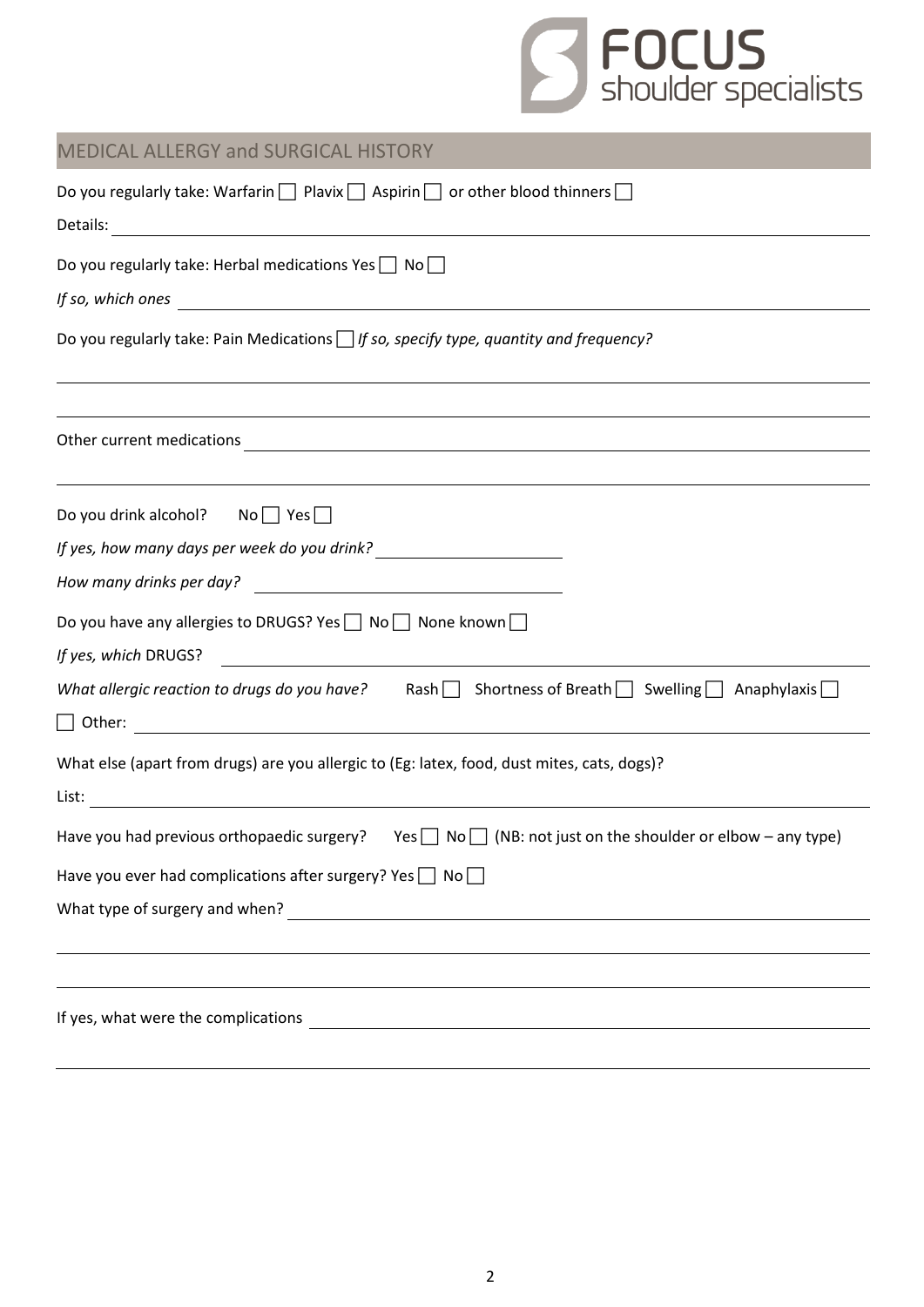

## MEDICAL HISTORY

| Arthritis?                      |                      | <b>Cardiac Problems</b>       |                                          |
|---------------------------------|----------------------|-------------------------------|------------------------------------------|
| Osteoarthritis                  | Yes $\Box$ No $\Box$ | <b>Heart Attack</b>           | Yes $\Box$ No $\Box$                     |
| <b>Rheumatoid Arthritis?</b>    | Yes $\Box$ No $\Box$ | High Blood Pressure           | Yes $\Box$ No $\Box$                     |
| <b>Epilepsy</b>                 | Yes $\Box$ No $\Box$ | Low Blood Pressure            | $Yes \Box No \Box$                       |
| If yes, do you take medication? | $Yes \Box No \Box$   | Other?                        |                                          |
| <b>Liver Disease?</b>           |                      | <b>Diabetes?</b>              | Yes $\Box$ No $\Box$                     |
| Hepatitis B?                    | Yes $\Box$ No $\Box$ | If yes, how is it controlled? | $Tablets$   Insulin   Diet               |
| Hepatitis C?                    | Yes $\Box$ No $\Box$ | <b>Lung Conditions</b>        |                                          |
| Stroke(s)?                      | Yes $\Box$ No $\Box$ | Asthma?                       | Yes $\Box$ No $\Box$                     |
| Past Blood Transfusion?         | Yes $\Box$ No $\Box$ | Emphysema?                    | $Yes \Box No \Box$                       |
| HIV/AIDS?                       | Yes $\Box$ No $\Box$ | Sleep Apnoea?                 | Yes $\Box$ No $\Box$                     |
| Kidney Conditions?              | Yes $\Box$ No $\Box$ | Pulmonary Embolus?            | Yes $\Box$ No $\Box$                     |
| <b>Gastric Problems?</b>        | Yes $\Box$ No $\Box$ | Are you a smoker?             | Quit $\Box$<br>Yes<br>Never $\Box$       |
| Indigestion / Reflux?           | $Yes \Box No \Box$   | Cancer?                       |                                          |
| Stomach Ulcers?                 | $Yes \Box No \Box$   | Breast?                       | Yes $\Box$ No $\Box$                     |
| <b>Venous Conditions?</b>       | Yes $\Box$ No $\Box$ | Mastectomy?                   | $Yes$    <br>$No$                        |
| DVT (Thrombosis)?               | Yes $\Box$ No $\Box$ | Shoulder Region?              | $Yes \Box No \Box$                       |
| Varicose Veins?                 | Yes $\Box$ No $\Box$ |                               |                                          |
| <b>Thyroid conditions</b>       |                      | Issues with Other Joints      | $Yes \nightharpoonup No \nightharpoonup$ |
| Hyper-active?                   | Yes $\Box$ No $\Box$ |                               |                                          |
| Hypo-active?                    | Yes $\Box$ No $\Box$ |                               |                                          |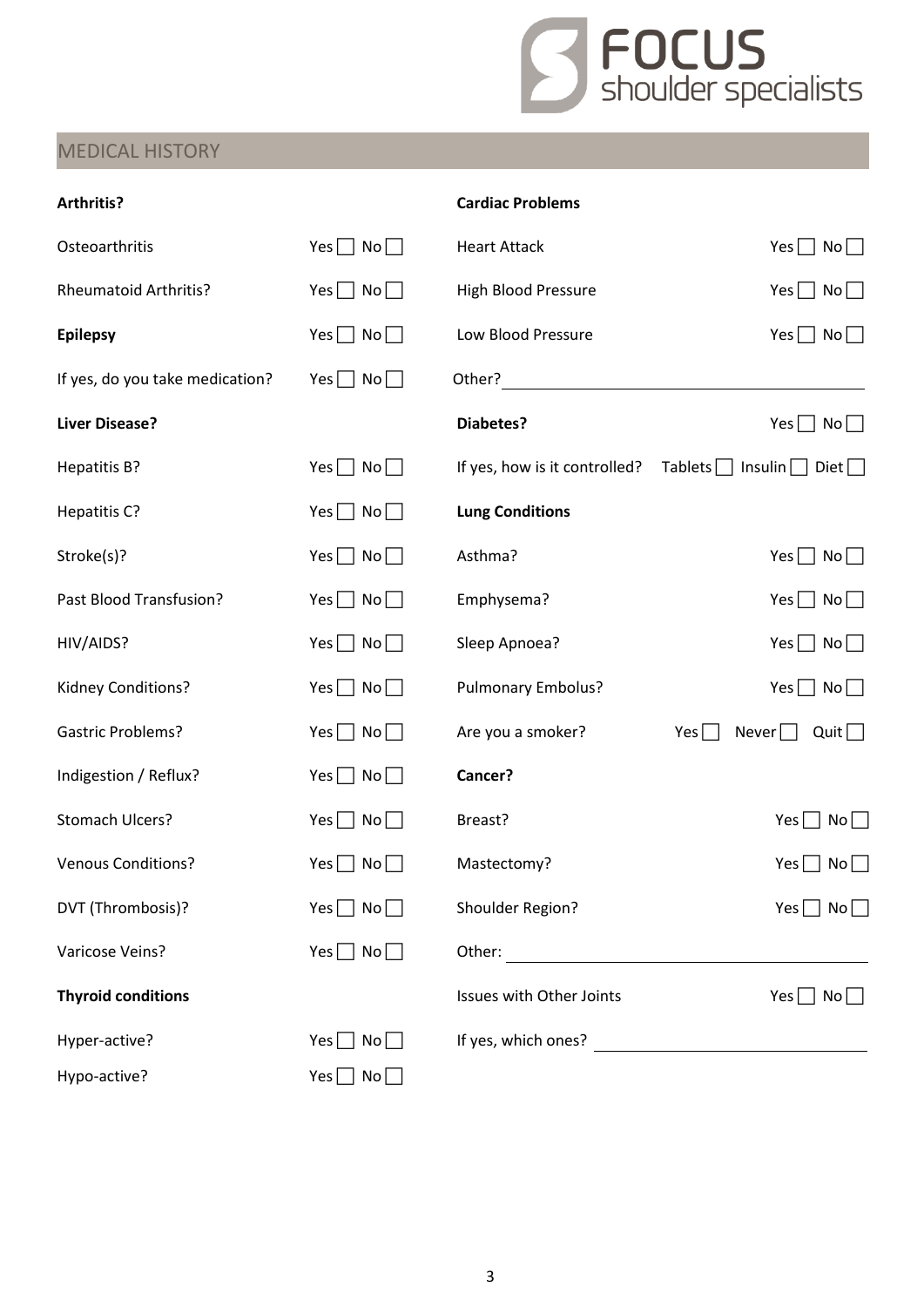

# SHOULDER SYMPTOMS

| Which shoulder is it?<br>Left $\Box$<br>$Right \Box$<br>Both $\Box$                                                                                                                                                                                                                                                                                                                                       |                                                                |  |  |  |
|-----------------------------------------------------------------------------------------------------------------------------------------------------------------------------------------------------------------------------------------------------------------------------------------------------------------------------------------------------------------------------------------------------------|----------------------------------------------------------------|--|--|--|
| Left $\Box$<br>$Right \n\begin{bmatrix} 1 & 1 \\ 0 & 1 \end{bmatrix}$<br>Hand Dominance                                                                                                                                                                                                                                                                                                                   | Do you experience any shoulder stiffness? Yes $\Box$ No $\Box$ |  |  |  |
| When did symptoms start? $\sqrt{2}$ / (approx)                                                                                                                                                                                                                                                                                                                                                            | To treat your symptoms have you had any:                       |  |  |  |
| Did symptoms start:<br>Suddenly $\Box$ Gradually $\Box$                                                                                                                                                                                                                                                                                                                                                   | Physiotherapy? Yes $\Box$ No $\Box$                            |  |  |  |
| From an injury? Yes $\Box$ No $\Box$ Unsure $\Box$                                                                                                                                                                                                                                                                                                                                                        | Injections? $Yes \Box No \Box$                                 |  |  |  |
| If yes, when was the injury $\frac{1}{\sqrt{1-\frac{1}{\sqrt{1-\frac{1}{\sqrt{1-\frac{1}{\sqrt{1-\frac{1}{\sqrt{1-\frac{1}{\sqrt{1-\frac{1}{\sqrt{1-\frac{1}{\sqrt{1-\frac{1}{\sqrt{1-\frac{1}{\sqrt{1-\frac{1}{\sqrt{1-\frac{1}{\sqrt{1-\frac{1}{\sqrt{1-\frac{1}{\sqrt{1-\frac{1}{\sqrt{1-\frac{1}{\sqrt{1-\frac{1}{\sqrt{1-\frac{1}{\sqrt{1-\frac{1}{\sqrt{1-\frac{1}{\sqrt{1-\frac{1}{\sqrt{1-\frac{$ |                                                                |  |  |  |
| Injury type: Sport $\Box$ Fall $\Box$ Car Accident $\Box$                                                                                                                                                                                                                                                                                                                                                 | How many Injections                                            |  |  |  |
| Bicycle Accident $\Box$ Motorbike Accident $\Box$                                                                                                                                                                                                                                                                                                                                                         | Previous surgeries? Yes $\Box$ No $\Box$                       |  |  |  |
| Work Accident $\Box$ OR Repetitive Injury $\Box$                                                                                                                                                                                                                                                                                                                                                          | If yes, when? $\qquad \qquad$                                  |  |  |  |
| <u> 1990 - Johann Barbara, martin a</u><br>Or another injury or accident:                                                                                                                                                                                                                                                                                                                                 |                                                                |  |  |  |
| Do you, or have you had any shoulder:                                                                                                                                                                                                                                                                                                                                                                     |                                                                |  |  |  |
| Weakness? Yes $\Box$ No $\Box$ Dislocations? Yes $\Box$ No $\Box$                                                                                                                                                                                                                                                                                                                                         | Other Treatment?<br>Yes $\Box$ No $\Box$                       |  |  |  |
| If yes, how many have you had?                                                                                                                                                                                                                                                                                                                                                                            | If yes, describe briefly?                                      |  |  |  |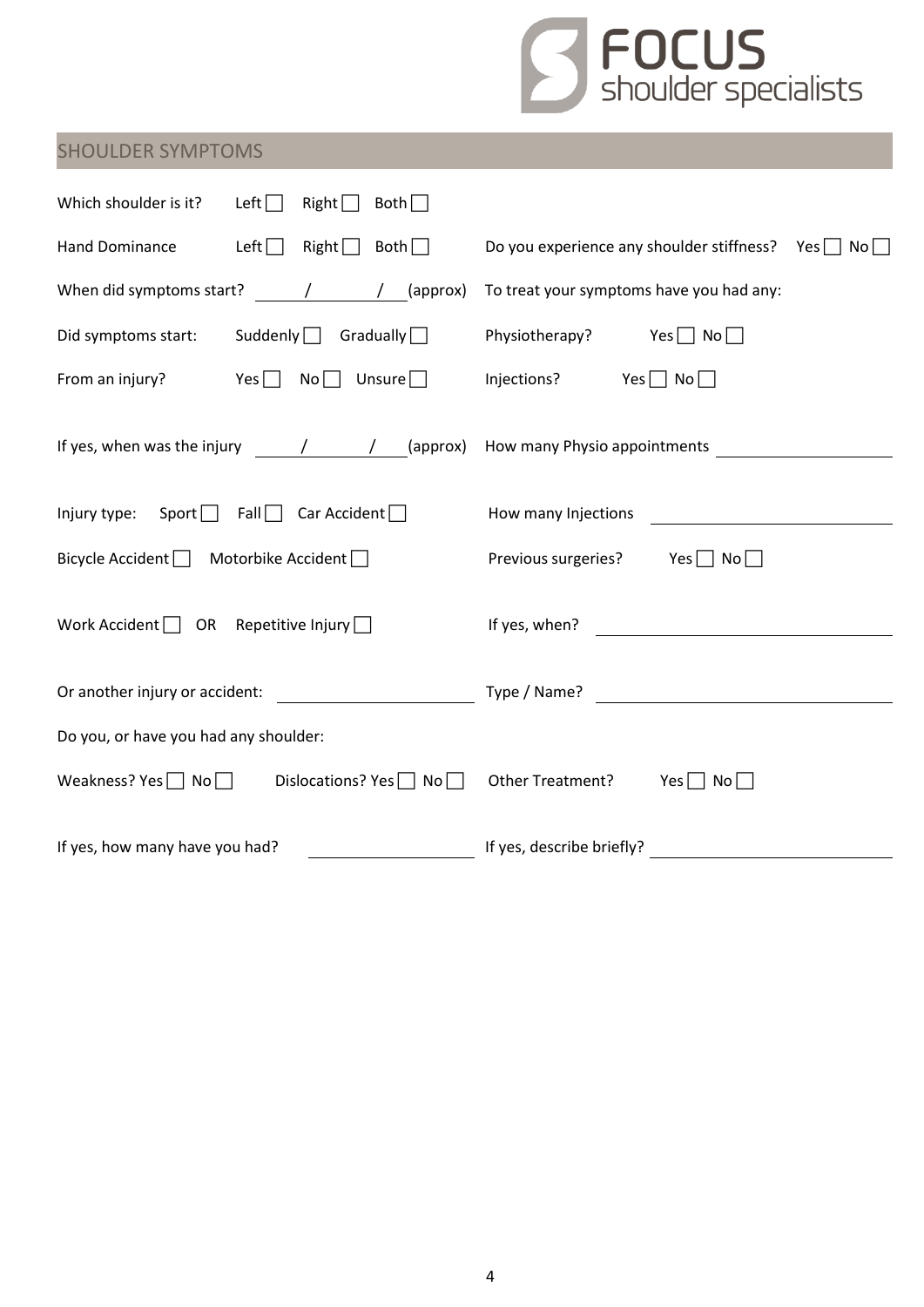

### THE AMERICAN SHOULDER & ELBOW SOCIETY RATING SCALE

If  $0 =$  no pain and  $10 =$  the worst pain, how bad is your pain today out of 10?

Tick the box next to the number that indicates your ability to do the activity normally (i.e. not just today), complete details for both shoulders please. *Note: 0 = unable to do and 3 = easy to do*

|                                            |                |           | Left shoulder                  |            |             |                                                  | Right shoulder |                |
|--------------------------------------------|----------------|-----------|--------------------------------|------------|-------------|--------------------------------------------------|----------------|----------------|
|                                            | Unable         |           | Very difficult A bit difficult |            |             | Easy to do Unable Very difficult A bit difficult |                | Easy to do     |
| Put on a coat                              | 0 <sup>1</sup> | 1         | $2\Box$                        | 3 $\Box$   | $0\sqrt{ }$ | 1                                                | $2\Box$        | $3\Box$        |
| Sleep on your side                         | $0 \mid$       | $1 \vert$ | $2\Box$                        | 3 <b>N</b> | $0$         | $1 \vert$                                        | $2\Box$        | 3              |
| Wash your back or do up your bra           | $0$            | $1 \vert$ | $2\Box$                        | 31 I       | 0           | $1 \vert$                                        | $2\Box$        | 3              |
| Manage toileting                           | $0$            | 1         | $2\Box$                        | $3\Box$    | 0           | 1                                                | $2\Box$        | 3 <sup>7</sup> |
| Comb hair (if bald, do the action)         | $0$            | $1 \vert$ | $2\Box$                        | 31 I       | 0           | 1                                                | $2\Box$        | 3              |
| Reach a high shelf                         | $0$            | $1\Box$   | $2\Box$                        | 3          | 0           | $1\Box$                                          | $2\Box$        | 3 <sup>7</sup> |
| Lift 5kgs or 10lbs above the shoulder $0$  |                | 1         | $2\Box$                        | $3\Box$    | $0$         | 1                                                | $2\Box$        | $3\Box$        |
| Throw a ball overhand                      | $0$            | 1         | $2\Box$                        | 3          | 0           | $1\Box$                                          | $2\Box$        | 3 <sup>7</sup> |
| Do your usual work or activities           | 0              | $1 \vert$ | $2\Box$                        | 3          | 0           | 1                                                | $2\Box$        | 3 <sup>1</sup> |
| Do your usual sport or leisure<br>activity | 0              | $1 \vert$ | $2\Box$                        | 31 I       | 0           | $1 \vert$                                        | $2\Box$        | 3              |

| 1. Are you having pain in your shoulder?                                                | Yes $\Box$ No $\Box$   |
|-----------------------------------------------------------------------------------------|------------------------|
| 2. Do you have pain in your shoulder at night?                                          | $Yes \Box No \Box$     |
| 3. Do you take pain medication (Eg, Panadol, Nurofen, Aspirin etc.)?                    | $Yes \Box No \Box$     |
| 4. Do you take narcotic medication (Eg, Panadine, Nurofen Plus or stronger?             | $Yes \Box No \Box$     |
| 5. How many tablets would you take each day (on average) just for your shoulder?        | Yes $\Box$ No $\Box$   |
| 6. Does your shoulder feel unstable (i.e. as if it is going to dislocate)?              | Yes     No             |
| 7. If $0 =$ not at all and $10 =$ unstable, how unstable does your shoulder feel today? | 0 1 2 3 4 5 6 7 8 9 10 |